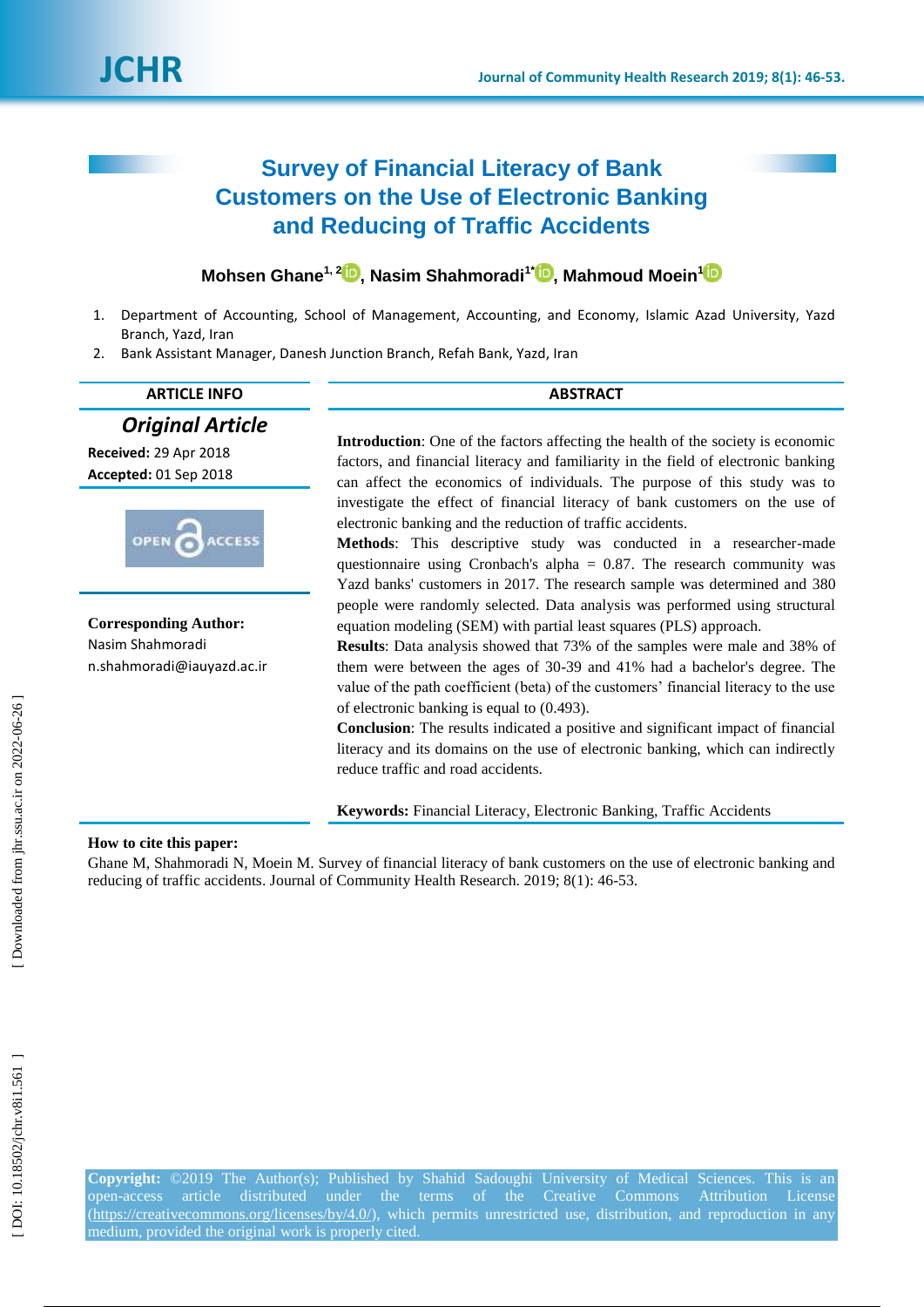## **Introduction**

Financial literacy includes the set of skills and perceptions needed to deal with everyday financial problems in the general economy, and the proper use of skills enhances people's access to long -term financial welfare ( 1 ). Policy makers in developed and developing countries increasingly recognize the importance of financial literacy and subsequently allocat e their resources in the area of financial education and promotion. Financial literacy can include concepts such as financial awareness, knowledge and science about financial products and financial institutions, or concepts such as financial skills, the ability to calculate combined interest payments and, generally, the financial ability to manage money and financial planning however in practice these concepts overlap and are common ( 2 ) . A person with more knowledge and skills in the field of literacy will suffer a lesser degree of crisis. Governmental programs in Australia, Canada, Japan, the United States , and England focus on educating and motivating people and increasing interest in personal finances ( 1 ). During crises, financial literacy is better able to prepare individuals for macroeconomic imbalances ( 3 ) . Research has shown that financial literacy enhances people's power and socio -economic status, and literacy financial; knowledge and awareness of individuals are effective in using electronic banking services .

Factors such as changes in the political, economic, social and technological environment, the emergence of the Internet, changing customers' needs and raising their awareness and increasing competition are factors that have led to changes in the financial services sector, including banking. Given these developments, banks have found that more effort and initiative is needed to protect their customers ( 4 ) . Electronic banking is a banking service that was first used in the United States in 1995 , and then quickly expanded among developed countries. Electronic banking refers to the provision of banking services through the Internet by personal computers or other equipment with Internet access ( 5 ). Customers and visitors of the bank and banking systems must have the necessary financial and banking literacy of electronic banking facilities to communicate with the bank with greater ease and confidence (6). Internet banking allows customers to conduct a variety of electronic banking transactions through the bank's website at any time and place at a faster rate and lower cost than the traditional one, and includes all the electronic channels that customers use them to access to the account and transfer funds between accounts or pay their bills. These channels include: Internet, Mobile, Phone, Digital TV, and ATMs (7).

Electronic banking, as one of the most important elements in competitive advantage, should once again be evaluated and reviewed from marketing and financial literacy. Objectives, strategies, policies, procedures and techniques are created, and the unprecedented opportunities of electronic banking to accompany changes in global banking are used ( 8 ) .

Financial literacy is one of the factors affecting economic development and welfare of the community ( 2 ). Health is independent of macroeconomic variables, and many pieces of evidenc e suggest that economic problems increase the risk of mental illness ( 9 ). Researchers believe that promoting health is , in fact , the basis for social action for the development of health (10 ). Social health and social capital are among the most important categories of sustainable development. Health is central to socioeconomic development and the most basic component of society's welfare (10). More health is considered as a means to achieve a goal and source that allows individuals to live individually, socially, and economically. Health is not just about living ; it is a source of everyday life (11 ). Incidents, on the one hand, cause physical and psychological damage and, on the other hand, cause loss of capital and economic losses (12 ). Iran is one of the first countries in the field of accidents, and more than 17,000 people are killed in the accidents each year (13 ). According to the statistics, the share of urban accidents has

[Downloaded from jhr.ssu.ac.ir on 2022-06-26]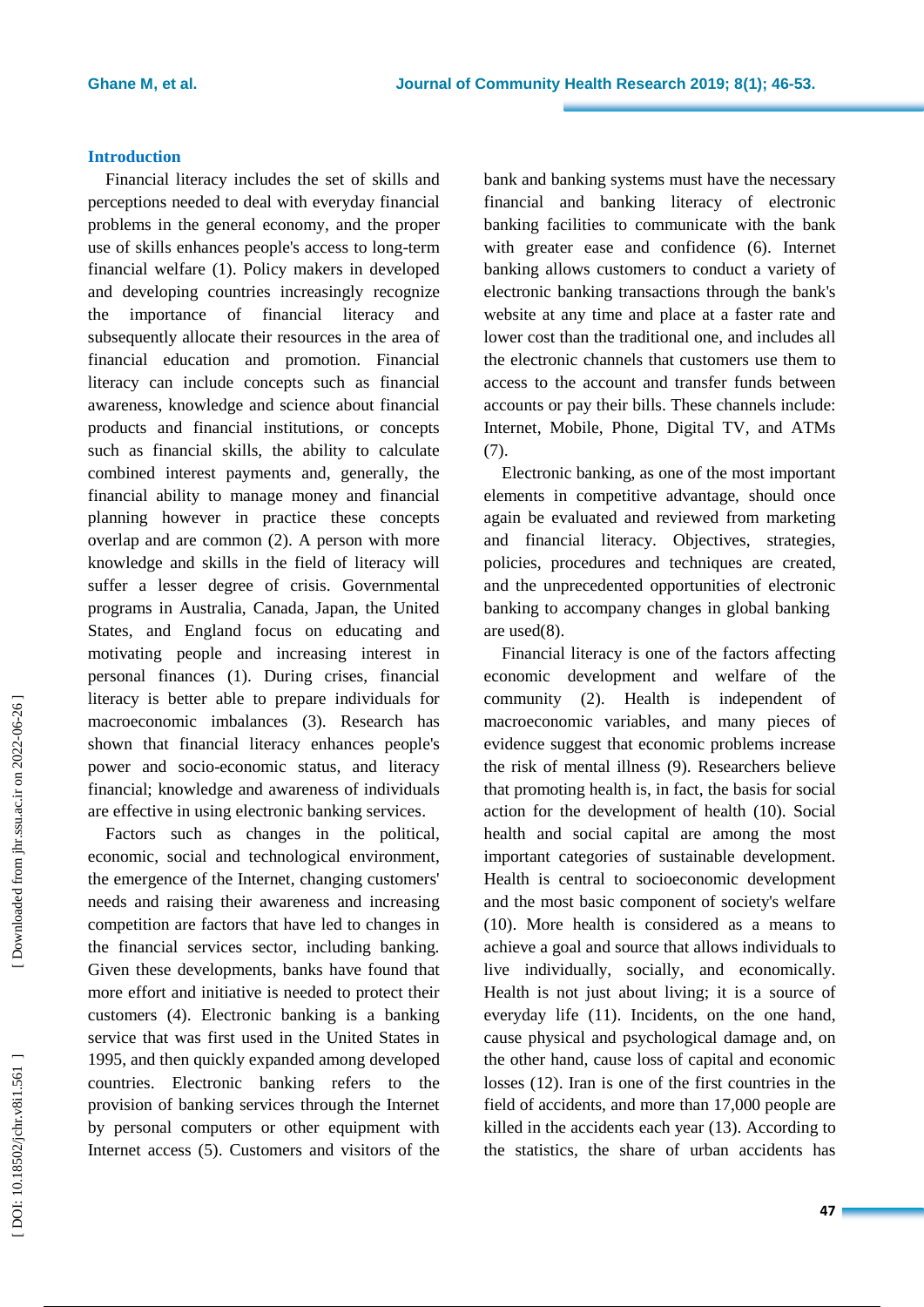increased in recent years. The largest share was in business and service points. Therefore, by electronizing urban services , the accidents can be reduced (14 ) .

Banks' customers are the best example of people who are in the monetary and financial circle, and their financial literacy affects their economies and society. On the other hand, their need in the field of financial turnover and the need to go to banks is inevitable . Therefore, the purpose of this study was to investigate the effect of financial literacy of bank customers on the use of electronic banking and the reduction of traffic accidents .

#### **Method s**

The present research is descriptive and the results can be applied in practice. A researcher made questionnaire was used to collect data. The research community consisted of all clients referring to the banks of Yazd city. The sample size was selected by random sampling of 380 people. Data analysis was performed using structural equation modeling (SEM) with partial least squares (PLS) approach.

The research tool in this research was a researcher -made questionnaire of financial literacy consisting of 15 questions. It consists of three sections: business literacy and savings (including five questions), insurance and retirement literacy (including five questions), and literacy of cost and borrowing (including five questions). ). In connection with the use of electronic banking, electronic banking components were originally drawn from the source and with the help of professors, seven questions were designed , and then their validity and reliability were tested. The people's opinion about health and traffic accidents was also asked. For the test, structural equation method was used , and the criteria of goodness of fit of the model including load factors index, external model reliability, combined reliability, the validity of the external model were investigated solely for the presentation of the shortcomings of the final results of the model. The values of the Cronbach's alpha coefficient for each dimension of the research questionnaire are shown in Table 1.

**Table 1 .** Cronbach alpha coefficients

| <b>Structure</b>                     | Variable Symbol | Cronbach's alpha |  |
|--------------------------------------|-----------------|------------------|--|
| <b>Business Literacy and Savings</b> |                 | 0.88             |  |
| Cost and Borrowing                   |                 | 0.84             |  |
| Insurance and Retirement literacy    |                 | 0.83             |  |
| Financial Knowledge                  |                 | 0.90             |  |
| <b>Using Electronic Banking</b>      | E               | 0.90             |  |

According to the above table, the Cronbach's alpha coefficient for the five structures is above 0.7, which indicates the model's reliability.

A survey of the overall research model has been done through the GOF criterion and with using the average total values of all variables in the first order hidden research, including four dimensions, business literacy , and savings, cost and borrowing, insurance and retirement education, and the use of electronic banking. The value of the index (GOF) was 0.605, with respect to the three values 0.01, 0.25 and 0.36, which are presented as weak, moderate and strong values for the GOF index, so

with the value of .605 for GOF in this study, the fit to the conceptual model of the research was confirmed.

#### **Results**

Descriptive statistics are shown in Table 2. Frequency and percentage of frequency, variables of gender, age and education are presented. 73% of the population were male and only 26% of the population were female. 38% of them were aged between 30 -39 years old , and 41% were graduated.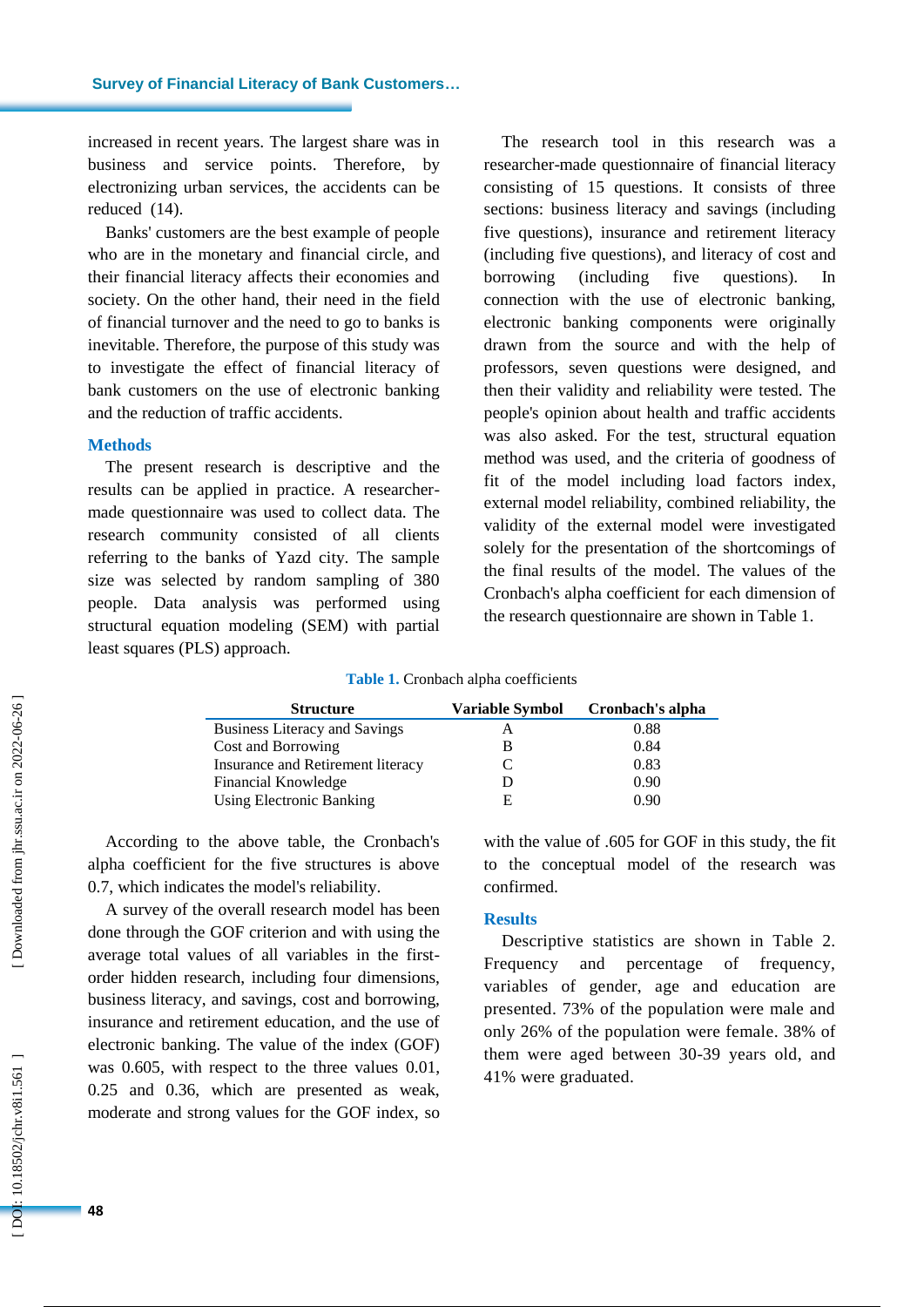| Variable  | <b>Sub Variable</b> | Frequency | <b>Frequency Percentage</b> |
|-----------|---------------------|-----------|-----------------------------|
| Gender    | Male                | 278       | 0.73                        |
|           | Female              | 102       | 0.27                        |
| Age       | 18-29 years old     | 71        | 0.18                        |
|           | 30-39 years old     | 145       | 0.38                        |
|           | 40-49 years old     | 121       | 0.32                        |
|           | Up to $50$          | 43        | 0.12                        |
| Education | Diploma             | 32        | 0.08                        |
|           | Upper Diploma       | 76        | 0.2                         |
|           | <b>Bachelor</b>     | 159       | 0.42                        |
|           | MA                  | 90        | 0.24                        |
|           | Doctoral            | 23        | 0.06                        |

# **Table 2 .** Descriptive statistics of variables

Regarding the main hypothesis that the financial literacy of bank customers affects their use of electronic banking, and taking into account three areas of business literacy, cost and borrowing literacy, insurance and retirement literacy for financial literacy, the analysis of data is as follows.

Table 3. T-test results and path coefficient of the main hypothesis

| <b>Hypothesis</b>                                                                                                             | $(T-Value)$ | <b>Path Coefficient</b><br>(beta) | <b>Status</b> |
|-------------------------------------------------------------------------------------------------------------------------------|-------------|-----------------------------------|---------------|
| The financial literacy of bank customers affects the use of electronic<br>banking.                                            | 5.826       | 0.493                             | Accepted      |
| The first sub- hypothesis: Business literacy and savings of bank<br>customers affect their use of electronic banking.         | 2.291       | 0.297                             | Accepted      |
| The second sub-Hypothesis: The cost and borrowing literacy of bank<br>customers affects their use of electronic banking.      | 2.219       | 0.287                             | Accepted      |
| The third sub-hypothesis: The insurance and retirement literacy of<br>bank customers affects their use of electronic banking. | 8.249       | 0.698                             | Accepted      |

According to the data in the above table, the value (T -value) is 5.826, which is greater than 1.96. Therefore, the main hypothesis of the research is accepted and the financial literacy of the customers of the bank always affects the use of electronic banking. In addition, according to the beta rate (0.493), the bank's financial literacy positively affects the use of electronic banking.

In the first sub -hypothesis it was claimed that business literacy and savings of bank customers affect their use of electronic banking. Structural equation modeling has been used to investigate and validate this hypothesis. The value of the statistic (T-value) and path coefficient (beta) for examining and proving the first hypothesis of the study is presented in Table 3. According to the data in the mentioned table, the value (T -value) is 2.291, which is greater than 1.96. Therefore, the first hypothesis of the research has been accepted , and the business literacy and savings of bank customers will affect their use of electronic banking. Regarding the path coefficient to beta (0.297), it can be said that business literacy and customer savings positively affect their use of electronic banking.

In the second sub -hypothesis, it was claimed that the spending literacy and borrowing of customers of the bank affected their use of electronic banking. Structural equation modeling has been used to investigate and validate this hypothesis. The value of the statistic (T -value) and path coefficient (beta) for examining and proving the second hypothesis of the study is presented in Table 3. According to the data in the mentioned table, the value (T -value) is 2.219, which is greater than 96/1. Therefore, the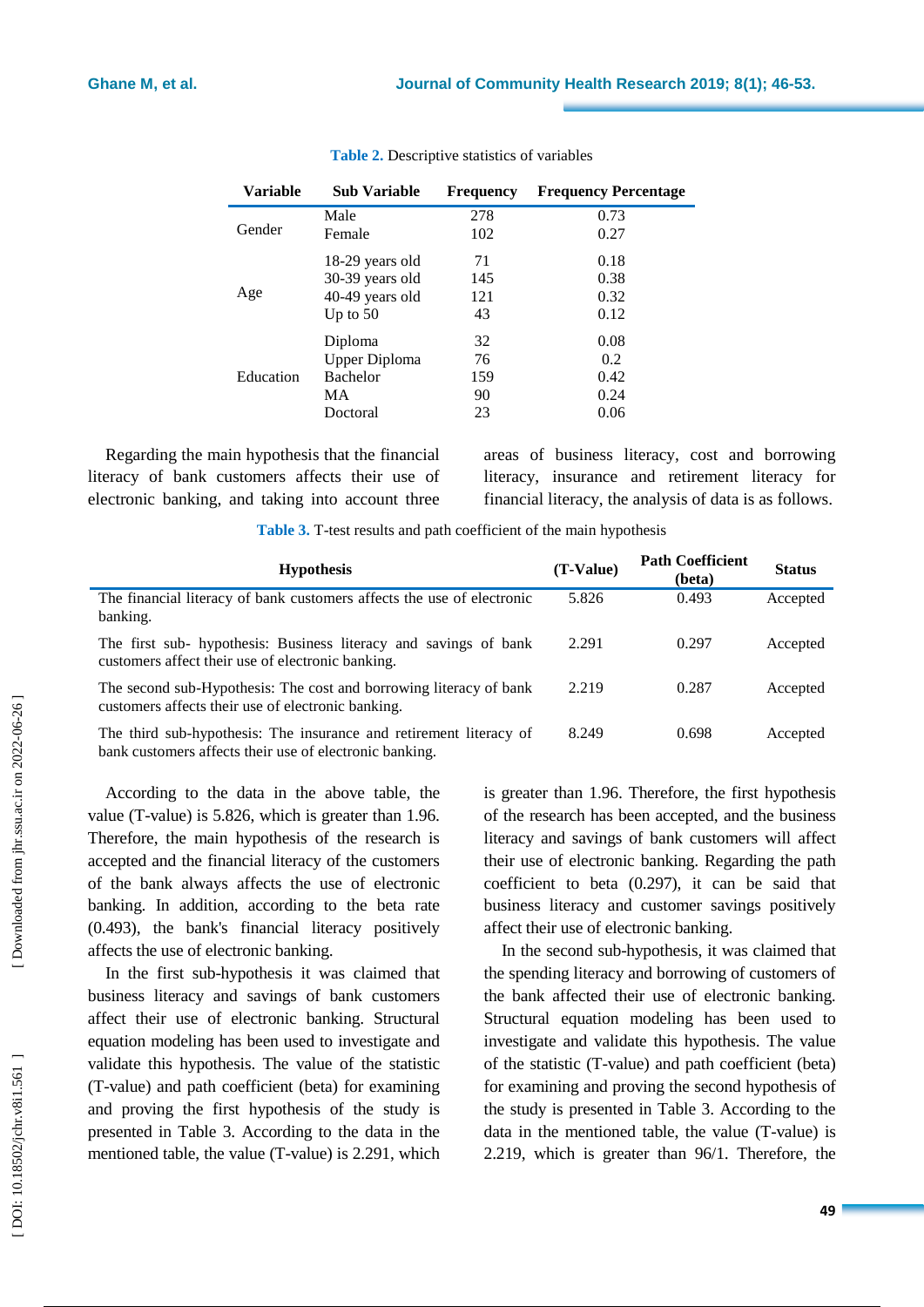second hypothesis of the research has been accepted , and the bank's customers' cost and borrowing literacy always affect their use of electronic banking. In other words, in terms of the path coefficient (beta), which is equal to 28.07, the literacy of customers' cost and borrowing positively affects their use of electronic banking.

In the third sub -hypothesis , it was claimed that the insurance and retirement literacy of bank customers affects their use of electronic banking. Structural equation modeling has been used to investigate and validate this hypothesis. The value of the T -value and path coefficient (beta) for examining the third hypothesis of the study is

presented in Table 3. According to the data in the mentioned table, the value (T -value) is 8.249, which is greater than 1.96. Therefore, the third sub hypothesis of the research is accepted and the insurance and retirement literacy of the customers of the bank always affect their use of electronic banking. In other words, in terms of the path coefficient (beta) which is equal to 0.698, insurance literacy and retirement benefits of bank customers positively affect their use of electronic banking.

Figure 1 shows the value of the statistic (t) and the figure 2 shows the path coefficient (beta) about the fact that the financial literacy of customers affects their use of electronic banking.



**Figure 1.** The value of the statistic (t) of the main hypothesis model

\* A= (Business Literacy and Savings) B=( cost and borrowing) C=(Insurance and Retirement literacy) D=(Financial knowledge) E=(Using Electronic Banking )



**Figure 2 .** The value of the beta coefficient of the main hypothesis model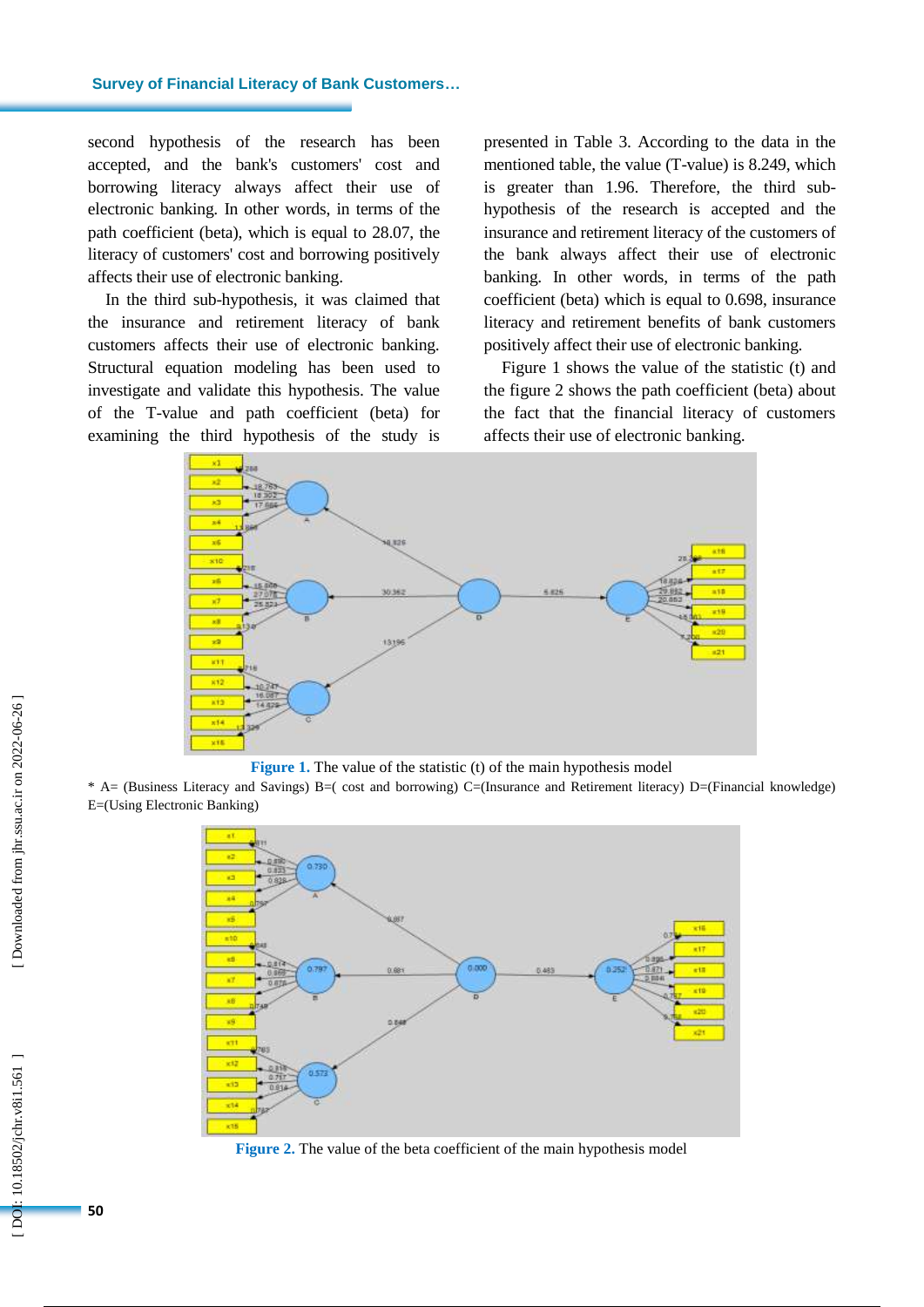\* A= (Business Literacy and Savings) B=( cost and borrowing) C=(Insurance and Retirement literacy) D=(Financial knowledge) E=(Using Electronic Banking)

# **Discussion**

Electronic banking is the provision of banking services through a public computer network, resulting in precision, speed, cost cutting and reduction of redundant administrative operations. The importance and rapid expansion of electronic banking and the exchange of banking between countries have led to the creation of worldwide financial inter -bank transactions. In examining the effect of the impact of the financial literacy of bank customers on the use of electronic banking, the results indicate d that the issue of financial literacy and the necessity of learning about its implications are compounded by the complexity and development of financial markets and the increase in variety of services provided by credit institutions. These results are in line with Taghavi and Nejati research, and Copler and Jove  $(4, 15-17)$ .

Iran has not been excluded from this category, as in recent years, the emergence of such issues as the development of electronic banking, and the development of markets and financial institutions has led to a dramatic increase in the participation of capital market participants. Under the new conditions, financial welfare and lifelong comfort cannot be achieved without mastering the concepts of financial literacy. Financial literacy is a combination of the knowledge, awareness, skills, attitudes , and behaviors necessary for financial decision -making that ultimately leads to use of electronic banking, which provides the customer with facilities that can access banking services without the need for physical presence in the bank and using secure intermediaries (18 ) .

The effect of business literacy and savings of bank customers on their use of electronic banking was tested. The results of the hypothesis test showed the positive impact of business literacy and bank customers' savings on their use of electronic banking. The results indicated a positive impact of business literacy and savings of bank customers on their use of electronic banking, so it is suggested to banks and branch managers to inform their customers about different investment situations, and

also the profit of investments . Given the changes and progress of the banking system, the issuance of credit cards by some banks and financial institutions, which facilitates the purchase and, in some cases, excessive spending of money by people without financial knowledge, and many similar cases, increase the increasing importance of understanding of financial concepts by all segments of society (19 ) .

In examining the effect of cost literacy and borrowing by customers on their use of electronic banking, the results indicated a positive impact of cost literacy and borrowing by customers on their use of electronic banking. The results indicating a positive impact of insurance and retirement education on their use of electronic banking is recommended to banks and branch managers to increase the efficiency and speed of banking activities of programs related to insurance and retirement for their customers (20 ). The results suggested that the rapid growth of private institutions and financial institutions and their enduring endeavor to increase market share led to the offering of seductive loans with heavy compensatory balances to individuals, and this cause s the bearing of high rates of bank profits by borrowers and ultimately causes a reduction in their financial welfare. Therefore financial literacy can help customers make the right decisions (21).

On the effect of insurance and retirement literacy of customers on their use of electronic banking, the results indicate d the positive impact of insurance and retirement literacy of customers on their use of electronic banking. The results indicate d a positive impact of spending and borrowing literacy on customers' use of electronic banking. Therefore, it is necessary for banks to provide sufficient information in terms of the loans, payment terms, calculating the cost of interest on loans to customers, and also a contract of the loan will be made by the customer after the complete consideration of the contract, and a copy of the contract will be given to customers (22 ) .

In this study, the findings showed that the higher the financial literacy of individuals, the better their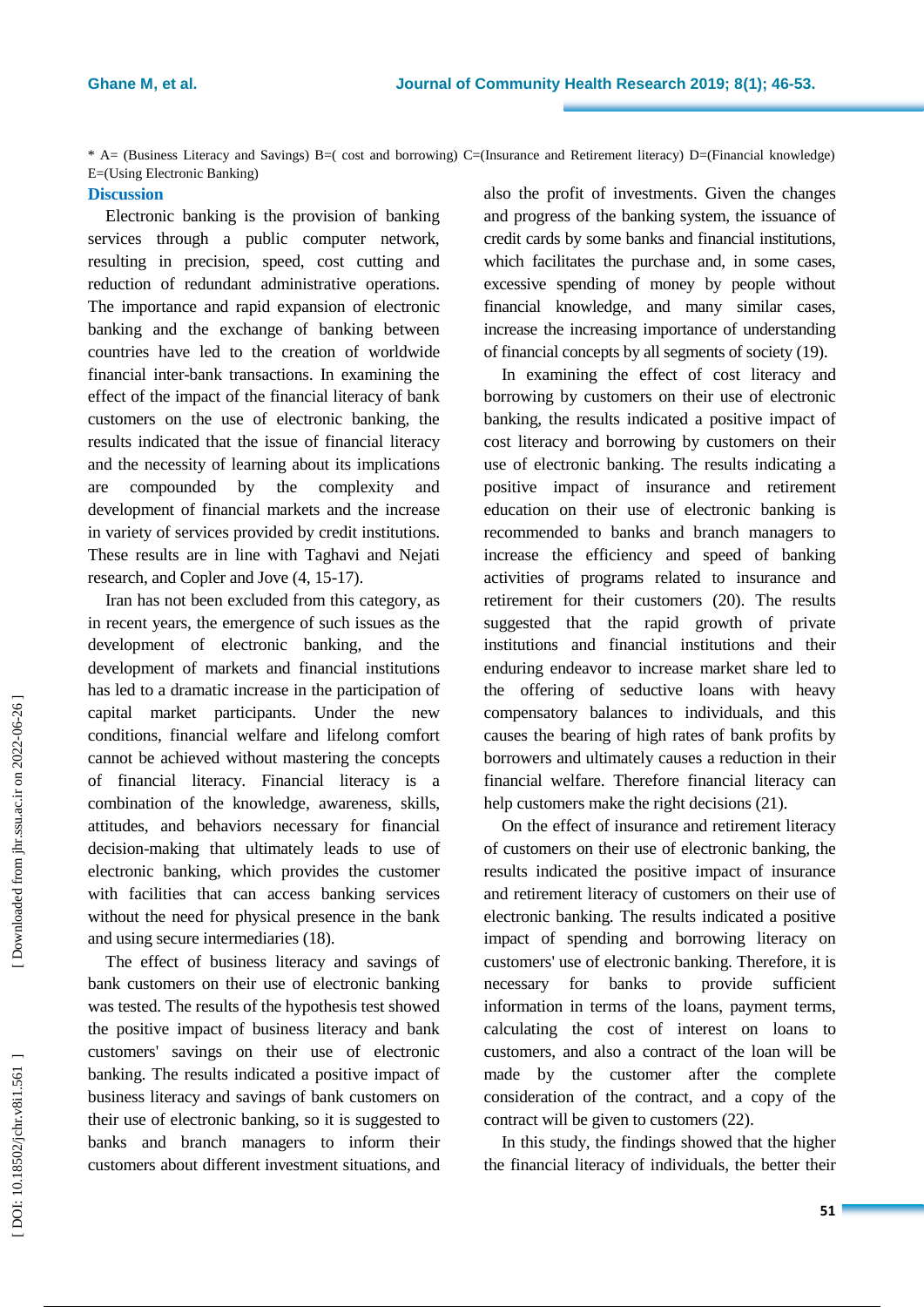status in their economic and social factors. And, when the individuals are economically in a better condition, they feel healthier as it is shown in the studies by Mehregan and Firooz Bakhte and Fiji (9,23, 24). Electronic banking has reduced the need for people to visit banks , and as result they get rid of traffic problems, and the lack of need for face -to face visits and the speed of action in many financial operations reduce stress and the road accidents that they have already been involved. These results are consistent with the results of Divandari's study on the expectations of electronic banking (25 ) .

#### **Conclusion**

Considering the role that the establishment and increase of electronic banking can develop the financial literacy of individuals and consequently financial literacy increases the knowledge and awareness of people about their economic and social factors this has a great effect on the health of individuals (11 ), and there is objective evidence that electronic banking is used to reduce urban traffic and accidents. It is necessary to take into account the plans of the health outlook on the 1404 horizon for increasing the health of the community and reducing the risk factors for health, such as road accidents and traffic. Therefore, a program has been accepted by the authorities in order to increase the

awareness of the people about the electronic banking .

Considering the results of financial literacy and sub -financial literacy among electronic banking users, it is better to use literacy strategies at the level of Yazd province on the agenda and design and implement educational programs to promote financial literacy. It is also suggested that the educational organizations help organizations and institutions develop and implement educational programs by developing fundamentals of financial literacy training programs. Also, given the importance of innovation and evolution of banking systems for the development of electronic banking, it is suggested that incentive systems and ranking of managers be designed in such a way that managers focus on the transformation and development of day technology in the electronic banking system.

#### **Acknowledgment s**

This article is the result of a dissertation from Azad University of Yazd with the ethics code of .IR.SSU.SPH.REC.1397.052 in school of Public Health of Shahid Sadoughi University of Yazd. The authors would like to thank all the people who have contributed to this research .

# **Conflict of Interest**

This research has no conflicts of interest.

#### **References**

- 1.Moradi J, Izadi M. An investigation into the effects of investors' financial literacy on securities investment decisions. Journal of Managament System. 2015; 4(13): 127 - 150.
- 2.Dianati Dilami Z, Hanifezadeh M. Financial literacy level of tehran households and its determinant factors. Financial Knowledge of Securities Analysis. 2015; 8(26): 115-139.
- 3.Klapper P. Student perceptions of financial literacy: relevance to practice. Journal of Social Service Research. 2014; 36(5): 470 - 481.
- 4.Taghavifard MT, Zahedi Adib M, Torabi M. Effective factors on the use of internet banking services by customers (Case: Mellat Bank). Journal of Information Processing and Management. 2012; 27(3): 539 - 559.
- 5.Ahmad MS, Rashid S, Masood MT, et al. E -banking: a case study of askari commercial bank Pakistan. Management & Marketing Journal. 2011; 9(2).
- 6.Alsajjan B, Dennis C. Internet banking acceptance model: cross -market examination. Journal of Business Research. 2010; 63(9 -10): 957 - 963.
- 7.Rastgar A, Aghamohamadi Z. The investigation of effective factors in acceptance of electronic banking (Mellat Bank Case Study). Journal of Business Management. 2012; 3 (10): 93 -114
- 8.DilMuqani S, GhulamHossein Zadeh k, Asiabi M. The effect of electronic banking deployment on customer satisfaction in agricultural bank branches in West Azarbaijan Province. New Research in Humanities. 2016; 3(9): 296 -322.

DOI: 10.18502/jchr.v8i1.561]

**52**